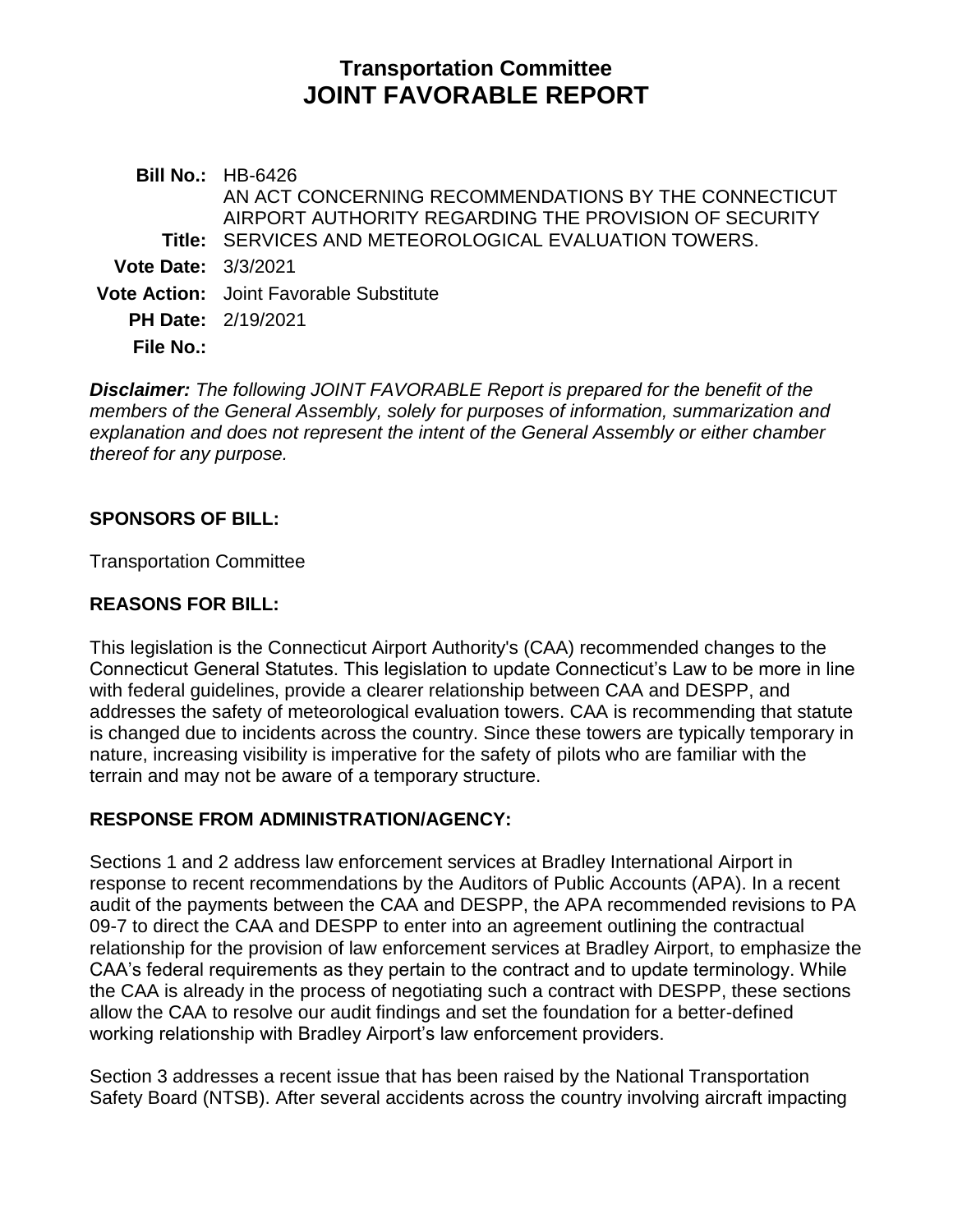unmarked meteorological evaluation towers (METs), the NTSB issued a recommendation to all states suggesting a requirement to mark such towers. METs are typically temporary structures that are used to assess an area's viability as a wind farm, and they are generally installed and removed in short periods of time. This can be problematic for pilots who feel a familiarity with the terrain in a given area, and the towers usually stand under the 200 ft. threshold that requires automatic Federal Aviation Administration coordination. As such, they can become a hazard for pilots who are flying in the vicinity. The CAA has proposed the language in Section 3 to prescribe simple paintings, markings, and safety sleeves on any related guy-wires to enhance visibility. The proposal also establishes penalties for those who fail to adhere to such marking requirements. These minor, but important, marking requirements will help improve the safety of aviation across the state.

# **NATURE AND SOURCES OF SUPPORT:**

**Wyatt Bosworth, Assistant Counsel, CBIA**: "CBIA requests that this committee pass JFS language that allows for current, unclassified employees to opt-out of the state retirement system, and all future, unclassified CAA employees be automatically enrolled into a separate, CAA-established, 401(a)-type plan. While this modest proposal only affects 30 non-union employees, it could generate millions of dollars worth of savings for the CAA and lower costs for the airlines operating at BDL.

CBIA respectfully urges the passage of H.B. 6426 with JFS language that addresses the above concerns."

**Betsy Gara, Executive Director, CT Council of Small Towns**: "Minor adjustments to nonunion retirement plan benefits, which CAA has recommended, will result in significant savings for Bradley, which will position it to attract and retain airlines, ensuring its long-term viability. COST urges lawmakers to amend HB-6426 to incorporate CAA's recommendations to make these adjustments. COST urges support for HB-6426"

**Hayden James, First Selectman, East Granby:** "East Granby is one of four towns surrounding Bradley International Airport. As East Granby's First Selectman, I am requesting that HB-6426 be amended to include relief for the airport of legacy pension costs that make them uncompetitive in their marketplace. In my view, this amendment will better position the airport for robust post COVID economic recovery."

**Jeff Hugabonne, Chair, Connecticut State Emergency Communications Committee, and Michael Ryan, President, CT Broadcasters Association:** "Since H.B. 6426 specifically targets towers that are not broadcast antenna, I'm asking on behalf of the Connecticut Broadcasters Association that all television and radio station antenna that are regulated by the FCC in Connecticut be explicitly excluded from this bill, as well as towers operated by stations in the immediate vicinity of their antenna, such as Doppler radar towers."

**George Novac, President and CEO, National Air Carrier Association:** " Frontier and Spirit have long-standing concerns about the excessive fringe benefit rates that are assessed on CAA staff at BDL, which are much higher than those at other regional airports. We respectfully request that you include JFS language in HB-6426 in recognition of these issues. This important modification would give non-union employees the ability to opt out of the state